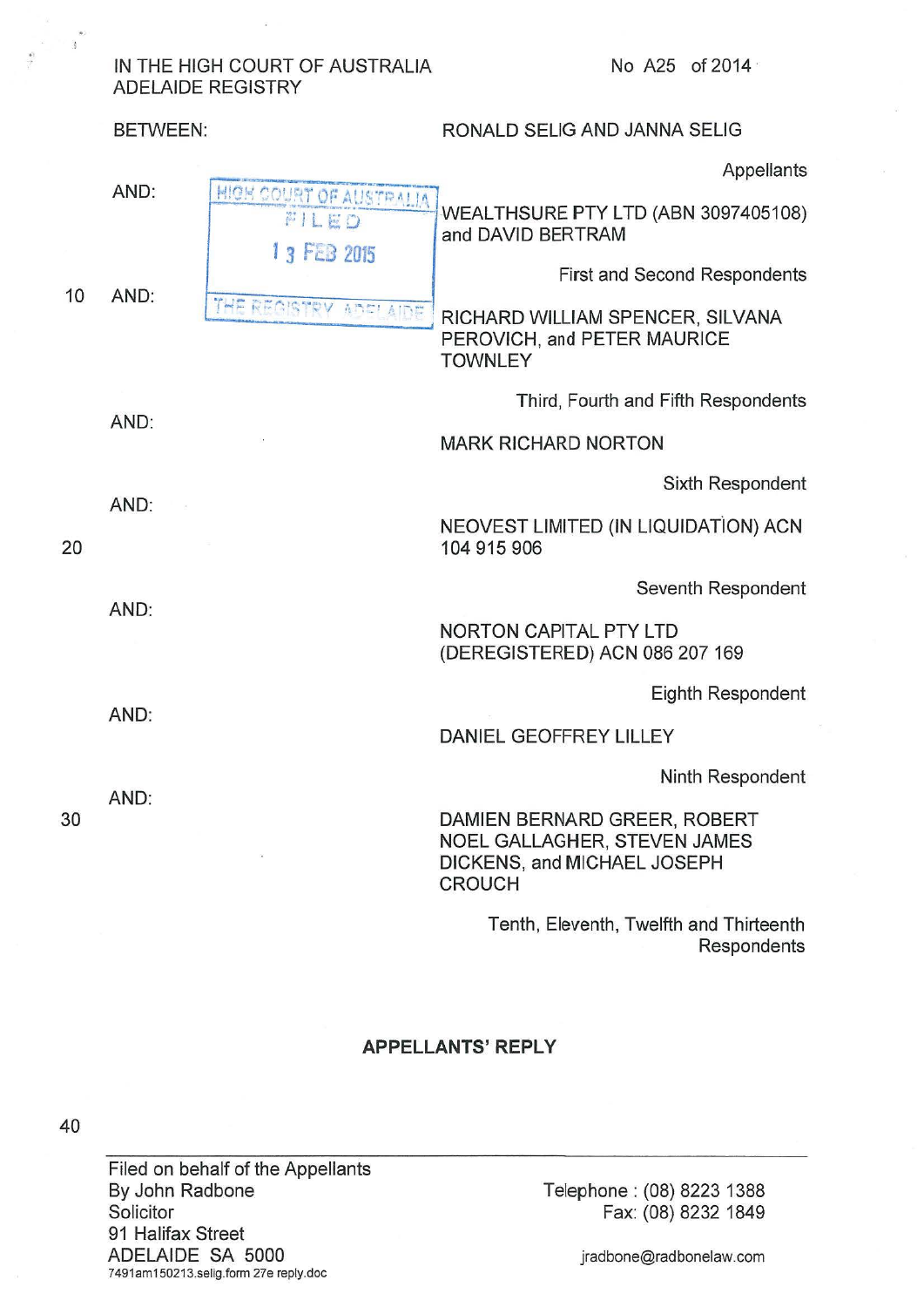## **Part 1:**

1. The appellants' certify that these submissions are in a form suitable for publication on the internet.

## **Part II:**

Reply to Argument of First and Second Respondents (the Respondents)

- 2. General Observation The Respondents' submissions do not address the stated objects of Part 7 of the Act and the public policy of encouraging economic investment by facilitating confidence in the system.' No consideration is given to the significance of particular claims being clearly intended to be non-apportionable, in this instance by reason of the special relationship between a licensed financial adviser and his/her client.
- 3. The complexity of the Respondents' "course of argument" suggests that it is not what Parliament intended. With respect, that "course of argument" is a narrative of the provisions and an attempt to make the narrative constitute an analysis which supports the Respondent's case. Contrary to para. [54] the reasons of Mansfield and Besanko JJ do not "essentially follow the (Respondents') course of argument". Both focus on the words "same loss or damage": [10], [11], [77], [79] and [83].
- 20 4. Additional Facts In response to para. [12] it should be noted that the 'plaintiffs' did not initially pursue the Third to Thirteenth Respondents. These were joined into the action by the Respondents and the Plaintiffs thereafter amended their claim to include claims against these remoter Respondents.<sup>2</sup>
	- 5. Reply to Respondents' Part VI The Appellants acknowledge that Div. 2A came into the Act following the 2003 Amending Bill which followed CLERP 9. That amending Act in no way detracted from or qualified the objects of Chapter 7 (FRS Act 2001 ).
	- 6. The Respondents focus on s.1041L. They do not however give due regard to the terms of  $s.1041L(1)$ . Para. [26] is strained and tortuous. Mansfield J at [13] is not authority for the proposition footnoted at 48.
	- 7. A point is sought to be made in para. [27] concerning the wording of the Explanatory Memoranda at [5.355] however it is ill made. A claim for breach of s.1041H can only be made pursuant to s.1041I. It is the recovery section.
	- 8. Respondents' para. [30] must be turned on the Respondents. If Parliament had not wished to confine apportionable claims to cases where conduct was "done in contravention of  $s.1041H''$  the sub-section  $(s.1041L(1))$  would have concluded with a full-stop after "(b) damage to property". The 'legislative device' is no doubt that identified in [23]. However the argument fails to consider that Parliament could (noting s. 760A) have determined that certain conduct should not have the benefit of apportionment.

10

 $\mathcal{A}$ 

30

40

 $\mathbf 1$ Appellants' Submissions, paras. [17], [22]. Section 760A Corporations Act.

 $\overline{\mathbf{c}}$ TJ [2]- [8].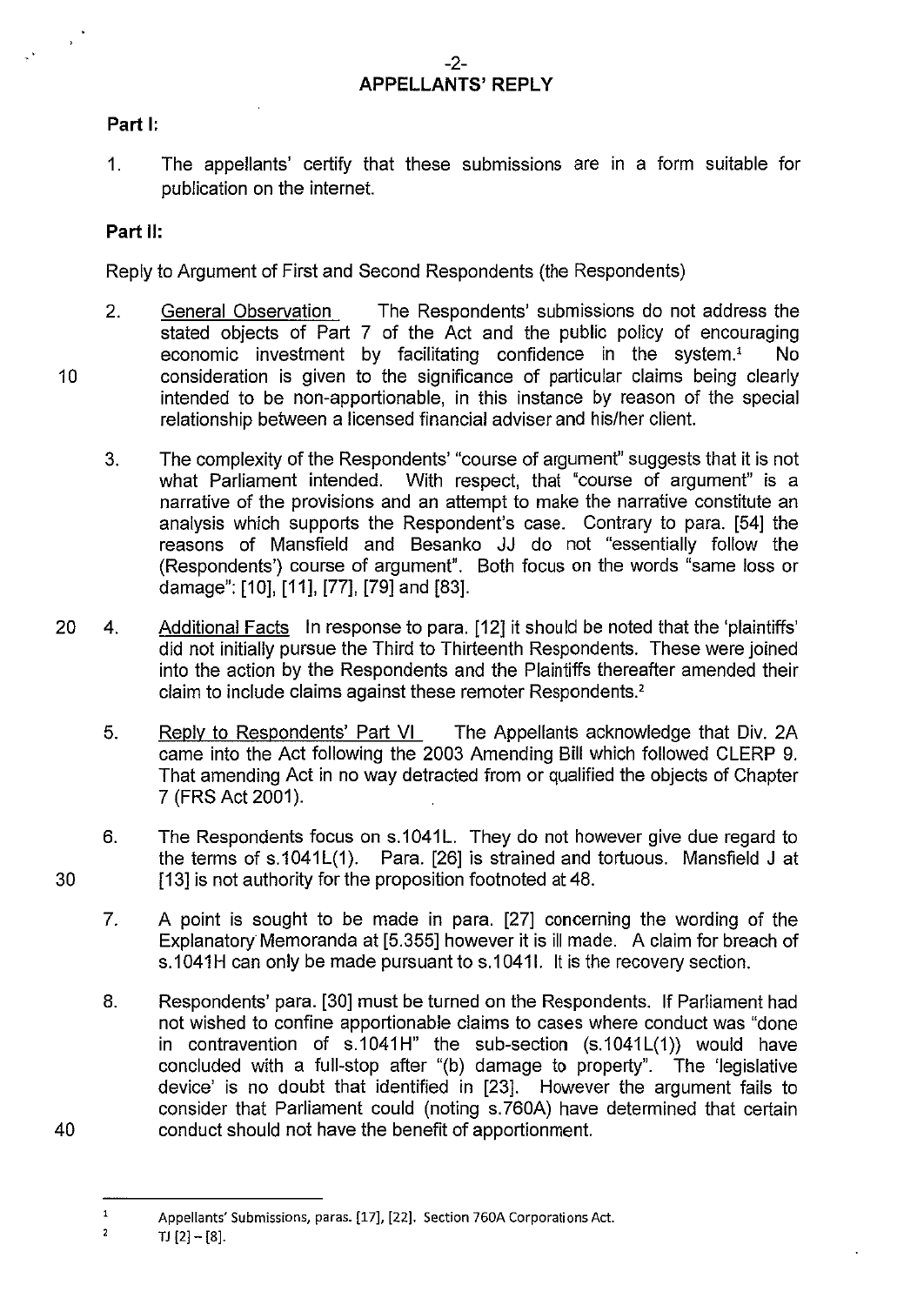- 9. There is nothing unusual about the sort of 'choice' envisaged in [31]. A claim might be brought in the alternative (as occurred here) with the plaintiff expecting that if he/she failed in one claim he/she may be left with one where apportionment must be faced.
- 10. The Respondents' para. [35] does not give due weight to the fact that failure to comply with s.1041H(1) is not an offence. If no claim was made, for example, pursuant to s.953A, there would be no need for the respondent to have to concern himself with an available defence to a claim pursuant to that section.
- 11. Paras. [36] [39] fail to address the reasoning of the Full Court in ABN Amro. 10 If the Commonwealth legislation carves out certain claims under the Corporations Act and renders them non-apportionable that is what the Commonwealth legislation does. That legislation will not be construed by reference to what a State might do in some other area outside the corporations power. Moreover, the passages from the majority decisions in footnote 50 do not stand for what is suggested.
- 12. Paras. [44] [45] are unnecessarily confusing. There is no good reason why Parliament would choose such difficult mechanisms to arrive at the objects of Chapter 7 and Part 7.10. An apportionable claim does not need any concurrent wrongdoers to be defendants. For a non-apportionable claim it is irrelevant that 20 there are other bodies which might have been a party to the cause of loss. The Appellants repeat that it was the Respondents who belatedly introduced the remoter respondents (para. 4 supra).
	- 13. As to [51] there is nothing 'critical' about the wording of s.1 041 N(3). The choice of wording reflects the contemplation of a 'different kind' of cause of action foreshadowed by  $s.1041L(2)$ .
- 14. Reasons of Full Court below Paragraph 3 hereof is repeated. The difficulty in attaching too much significance to the "same loss or damage" (given by Mansfield and Besanko JJ, and the Respondents) is that whilst different conduct, by different parties, might contribute to particular loss or damage it will 30 sometimes not be precisely the 'same'.
	- 15. Para. [55] fails to acknowledge the significance that White J. gives to s.1041 $L(4)^3$ .
	- 16. Para. [56] does not correctly analyse the position. The 'claim' in s.1041 $L(2)$  is a **claim** against, potentially, one wrongdoer only. If there are others, who might be liable in tort, or contract, or indeed misleading or deceptive conduct, apportionment may arise even though those others might not be joined to the proceeding. The Respondents fail however to address the effect of a claim pursuant to a section such as s.953A. Such is a non-apportionable claim. When made out apportionment is not to occur.
- 40 17. In the examples posed by the Respondents in [56] and [57] no problems arise. If the plaintiff succeeds in both claims he *may* obtain orders against both defendants. The orders will however be apportioned against the defendant against whom an apportionable claim is made. Where the claim is in respect of a non-apportionable claim under the Corporations Act there will be no apportionment.

 $\overline{\mathbf{3}}$ FCJ [349]

 $\ddot{ }$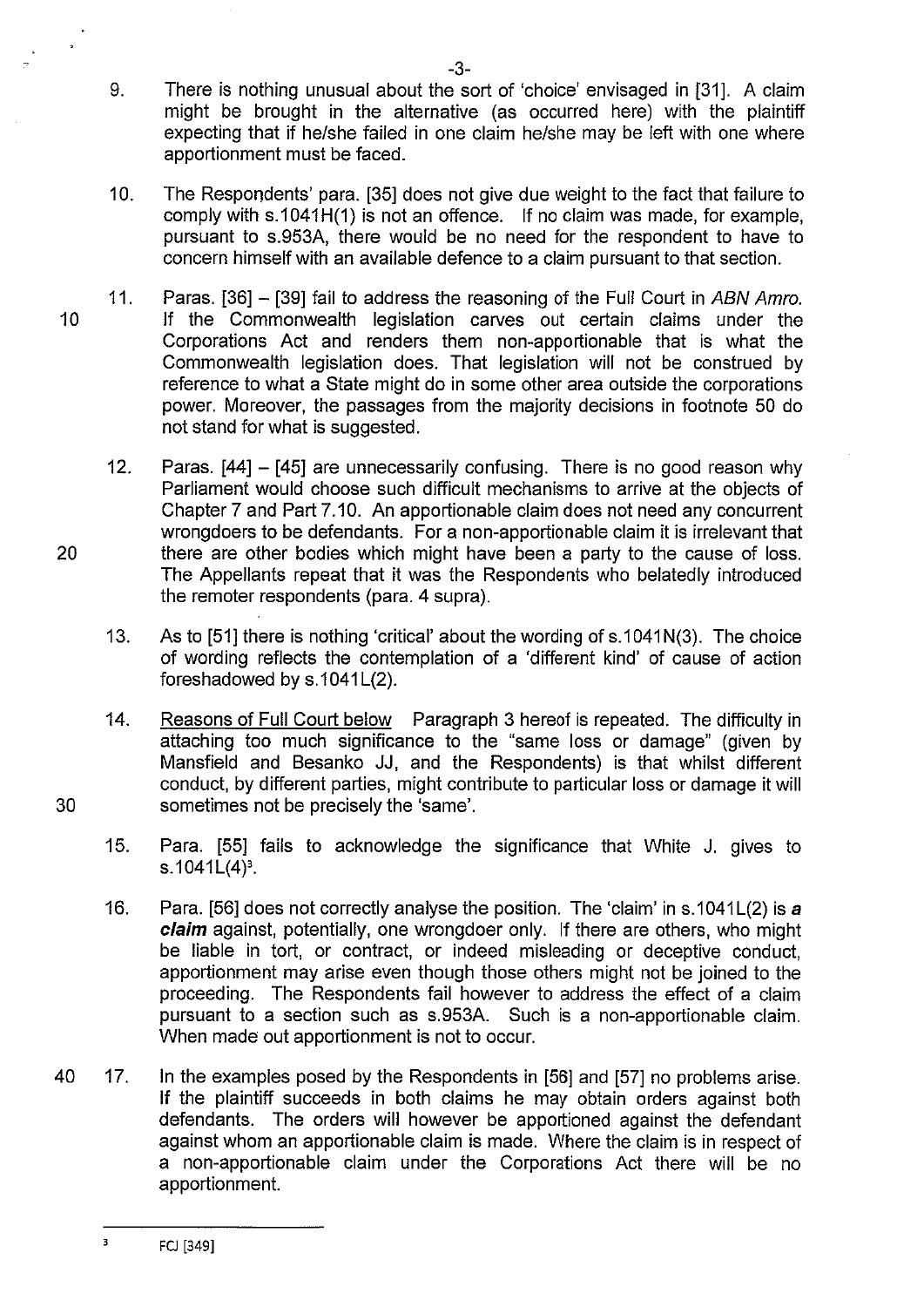- 18. The criticisms of White J's reasoning in para. [58] are unwarranted. To the contrary, White J. has clear regard to the policy and objectives of the FSR Act 2001 as enhanced by the 2004 amendment. That amending Act seeks to reenforce the objects of the FSR Act 2001 as reflected in Part 7.1 and s.760A: refer the Explanatory Memorandum under the topics "Informed Market" [4.171] - [4.176] and "Fundraising", [4.181]- [4.183].
- 19. Reasons of trial judge Para. [66] does not follow and it is not what Lander J. is asserting. There is only *one* apportionable claim, against the Respondent who is in breach of s.1041H. There may be no other respondents, there may 10 be other respondents but in respect of them their liability might arise other than by breach of s.1041H. Liability might arise at common law. S.1041L(2) makes it clear that it is not relevant that a s.1041H claim might be joined with another claim at common law, or, indeed, pursuant to statute. One example might be a claim against a non-corporate party pursuant to State legislation duplicating the Trade Practices Act, s.52, viz. Fair Trading Act 1987 (SA).
- 20. Appellants' Contention It is wrong to submit (at [70]) that the Appellants assert an "exception ... for consumer claims". The Appellants acknowledge that no specific regard to consumers is raised in Division 2A but neither did the implementation of CLERP 9 in 2004 seek to qualify in any way the objects of 20 the FSR Act as reflected in Part 7.1 and s.760A.<sup>4</sup>
	- 21. Appendix A The Respondents' Summons The appeal is not moot.
	- 22. This appeal and the payment pursuant to Order 3 (i) of the Full Federal Court do not give rise to alternative or mutually inconsistent rights. Faced with cumulative remedies a plaintiff is not required to choose.'
	- 23. The appellants having taken some steps towards the satisfaction of one of their rights does not mean that the other is unavailable.'
- 24. The Respondents elected to make the payment after the Appellants had advised the Respondents that satisfaction of Order 3 (i) was subject to an application for special leave, resolution of costs, and a continuing Supreme 30 Court action.
	- 25. There has not been an election by the Appellants. The situation is otherwise analogous to the situation of settlement with one joint and several tortfeasor.<sup>7</sup>
	- 26. Turning to the submissions in Appendix A the premise or premises upon which para. [2] is or are based are challenged in the appeal. The Appellants seek restoration of the orders of the trial judge.
	- 27. The reference to O'Connor  $v S P$  Bray Limited is misconceived. That was a case of an election between alternative remedies pursuant to common law and under the Workers Compensation Act.<sup>8</sup> The case on appeal does not raise an election between inconsistent alternatives<sup>9</sup>.

<sup>4</sup>  Note para. 18 hereof.

<sup>5</sup>  Baxter v Obacelo and another 184 ALR 616 [39].

<sup>6</sup>  O'Connor -v- SP Bray Limited (1936) 36 SR (NSW) 248 at 258

<sup>7</sup>  Baxter v Obacelo Supra, at [49]

<sup>8</sup>  Supra, at 252, 255-6.

<sup>9</sup>  See also Baxter v Obacelo Supra, at [45]